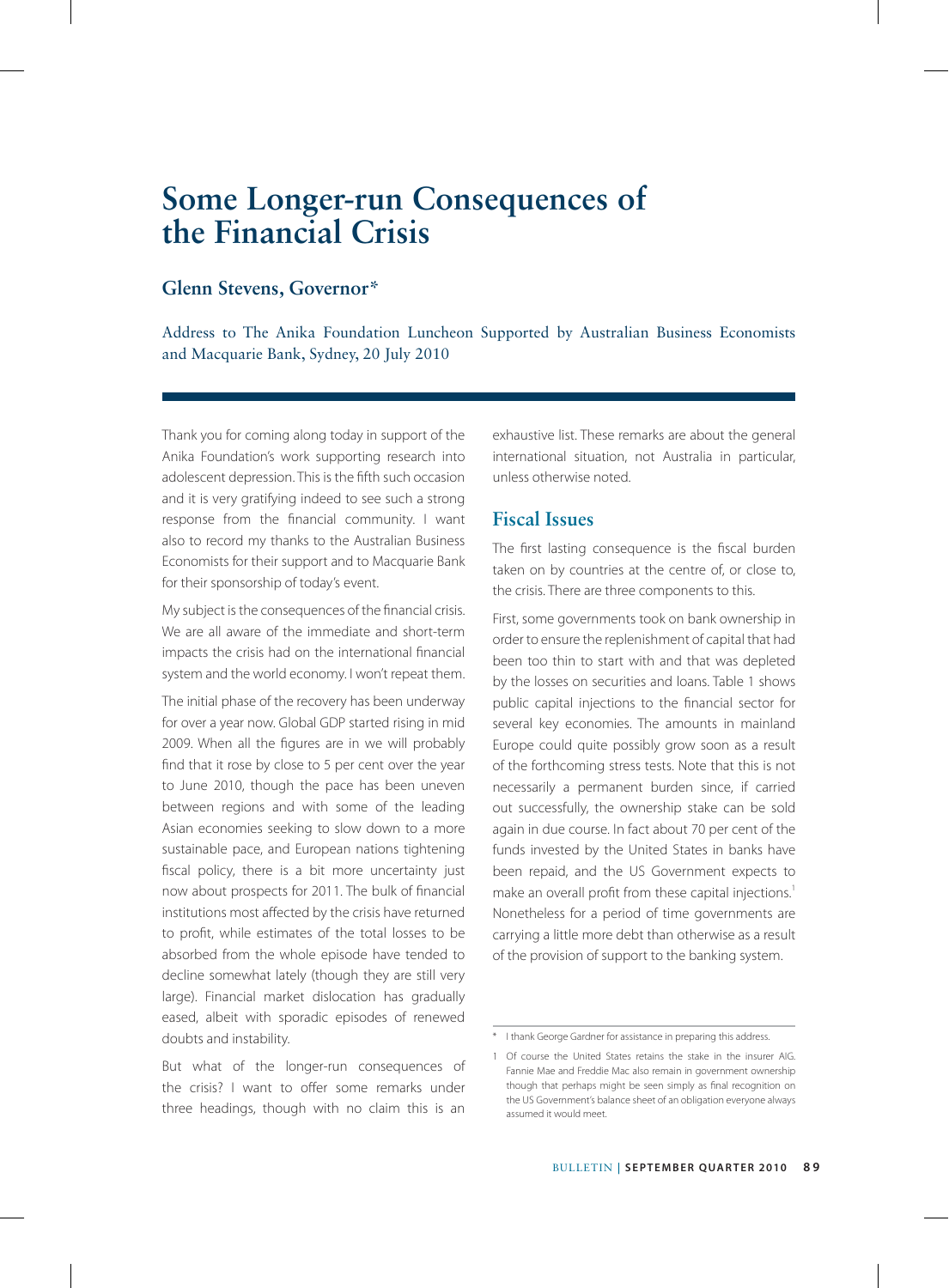|                      | Capital injections to<br>financial sector | <b>Discretionary fiscal</b><br>stimulus<br>Per cent of GDP |      |
|----------------------|-------------------------------------------|------------------------------------------------------------|------|
|                      | Per cent of 2009 GDP                      |                                                            |      |
|                      |                                           | 2009                                                       | 2010 |
| Australia            | 0.0                                       | 2.8                                                        | 1.8  |
| Canada               | 0.0                                       | 1.8                                                        | 1.7  |
| China                | 0.0                                       | 3.1                                                        | 2.7  |
| France               | 1.1                                       | 1.0                                                        | 0.5  |
| Germany              | 1.2                                       | 1.5                                                        | 2.1  |
| Italy                | 0.3                                       | 0.0                                                        | 0.1  |
| Japan                | 0.1                                       | 2.8                                                        | 2.2  |
| <b>Netherlands</b>   | 6.3                                       | 2.5 <sup>(a)</sup>                                         |      |
| Switzerland          | 1.1                                       | 0.5 <sup>(a)</sup>                                         |      |
| United Kingdom       | 6.4                                       | 1.6                                                        | 0.2  |
| <b>United States</b> | 2.9                                       | 1.8                                                        | 2.9  |

## **Table 1: Government Support During the Crisis**

(a) Cumulative effect of fiscal stimulus from 2008–2010 as a per cent of 2008 GDP

Sources: Bloomberg; De Nederlandsche Bank; Eurostat; IMF; OECD; Thomson Reuters

Second, the depth of the downturn saw recourse to discretionary fiscal packages. As the table shows, while there was a lot of national variation, for some countries this spending was quite significant relative to the normal pace of annual growth in GDP. To the extent that the packages had measures that increased spending for a finite period but not permanently, the result is a rise in debt of a finite magnitude, but not an ever-escalating path of debt.

But it is the third factor – namely the magnitude of the downturn itself and the initial slowness of recovery – that is having by far the biggest effect on debt ratios. According to the IMF, for the group of advanced economies in the G-20, the ratio of public debt to GDP will rise by almost 40 percentage points from its 2008 level by 2015. Fiscal stimulus and financial support packages will account for about 12 percentage points of this. Close to 20 percentage points are accounted for by the effects of the recessions and sluggish recoveries. Another 7 percentage points comes from the unfavourable dynamics of economic growth rates being so much lower than interest rates for a couple of years.

Now it is somewhat inaccurate to attribute the economic downturn effects entirely to the financial crisis because there would probably have been some sort of slowdown even without a crisis. There will always be a business cycle, after all, and deficits and debt rise when downturns occur. As a comparison, the rise in the debt ratio of the G7 from 2000 to 2005 associated with the previous cyclical downturn – which was not an especially deep one – was around 12 percentage points.

Nonetheless the recent downturn was a bad one in many countries, and that is because it was associated with a financial crisis. For this reason, together with the other factors I have already mentioned, the major countries generally are going to have significantly higher public debt relative to GDP after the crisis than before, and the debt ratios will continue to rise for several more years.

This was largely unavoidable. To a considerable extent, the fiscal legacy can be seen as one manifestation of a broader legacy of lost output (and hence weaker budgetary positions through 'automatic stabilisers') over a period of several years.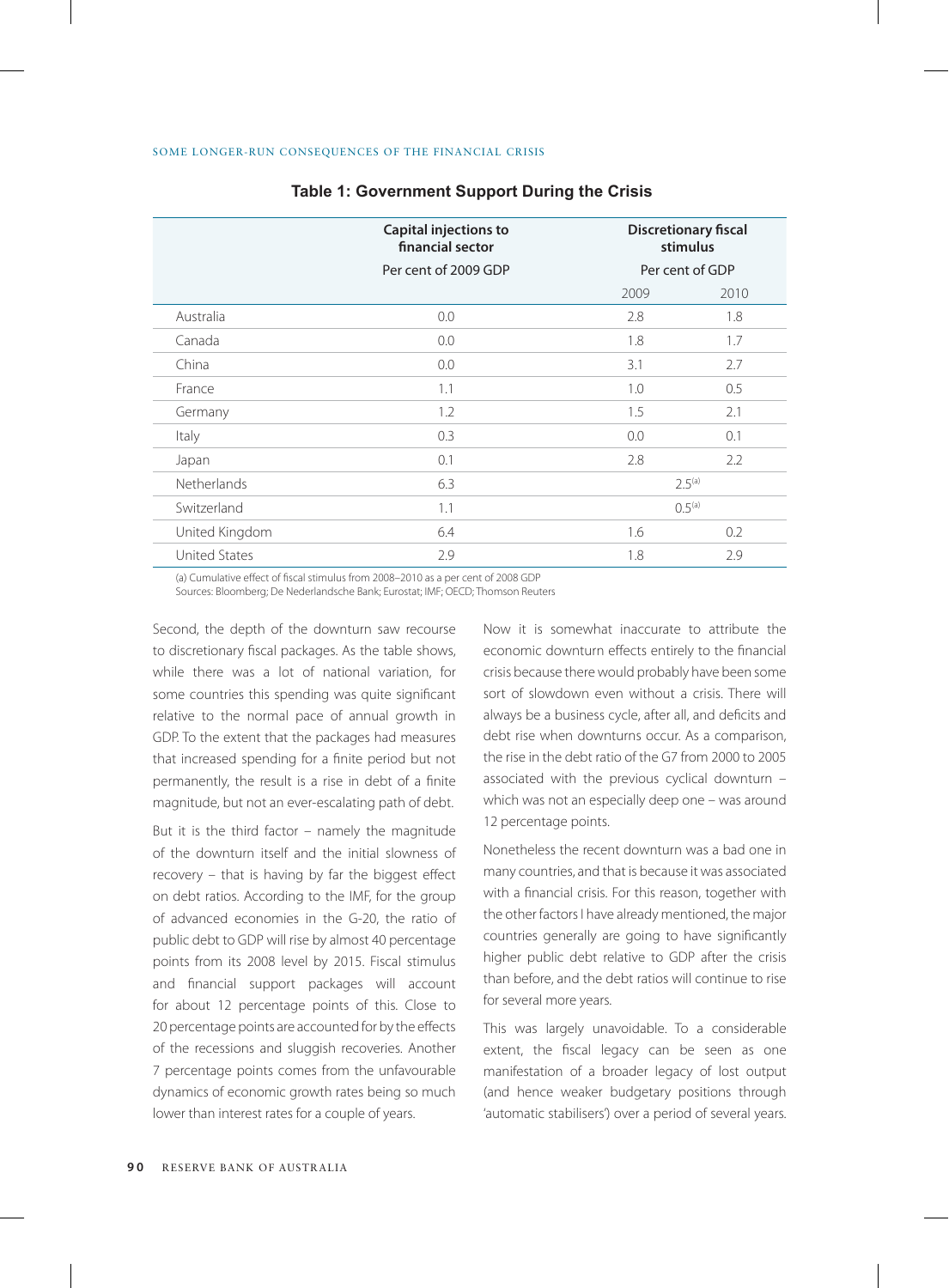Generally speaking, the public balance sheet has played the role of a temporary shock absorber as private balance sheets contracted.

But the servicing of the resulting debt is an ongoing cost to the citizens of the countries concerned. At present that additional cost is, in some countries, reduced compared with what it might have been due to the low level of interest rates on government debt that we see. Moreover, had the debt not been taken on it could well be that the economic outcomes would have been much worse, so increasing fiscal and other costs. Nonetheless this lasting debt servicing burden is a real cost.

More importantly, the pace of the rise in public debt has increased focus on the question of fiscal sustainability. This is especially so in those countries where debt burdens were already considerable before the crisis.

The difficulty is that 'sustainability' is so hard to assess. It is more complex than simply the ratio of debt to GDP. In any number of countries, including our own, public debt ratios have on some past occasions been much higher than 100 per cent. Many countries found themselves with such a situation in the aftermath of World War II. Those ratios thereafter came down steadily though it took until the 1960s in our case, or longer in some others, for them to reach levels like 50 or 60 per cent that today is often regarded as a sort of benchmark.<sup>2</sup> That reduction occurred for a combination of reasons. The big deficits of the war years really were temporary in most cases; economies recorded good average rates of output growth in the long post-war boom with strong growth in both population and productivity; in the same period, business cycle downturns were not especially deep or protracted; interest rates were low – so the comparison of the growth rate of GDP and the interest rate on the debt was favourable; and lastly, significant inflation raised the denominator of

the ratio – in some cases in the late 1940s and early 1950s, and more widely in the 1970s.

So high or even very high debt ratios *per se* have not necessarily been an insurmountable problem in the past. On the other hand, that earlier decline in debt ratios may not be easy to replicate in the future. In some countries demographics are working the wrong way, with population growing more slowly or even declining. Other things equal, future growth of nominal GDP will thus be lower than in the past. A period of rapid catch-up growth in income, which helped Europe and Japan in the couple of decades after 1950, is more likely in the future to occur in the emerging world than in the parts of the developed world where most of the debt is.

In fact it might be argued that the fiscal position of a number of countries has been increasingly vulnerable for quite some years. Perhaps what the crisis has done is to act as a catalyst to bring forward a set of pressures for long-term budgetary reform that were bound to emerge anyway.

This has placed some governments in a very difficult bind, since the heightened focus on sustainability has increased the pressure for fiscal consolidation at a time when aggregate demand remains weak. The 'least-damage path' through the various competing concerns has become harder to tread.

## **Public Intervention in Finance**

The second long-run implication of the crisis is that government intervention in the financial sector has become much more pervasive. I have already mentioned governments taking major stakes in banks in key countries, which was virtually unthinkable, certainly for an American or British government, only three years ago.

But the intervention was broader than just a temporary period of public ownership – as massive an event as that has been. Take guarantees. Once the Irish Government guaranteed its banks, governments all over the world felt bound to follow suit in some form or other – expanding or (as in our case) introducing deposit insurance, and

<sup>2</sup> A public debt to GDP ratio of 60 per cent was one criterion in assessing eligibility for the European monetary union and was a benchmark in the Stability and Growth Pact (a Pact perhaps more often honoured in the breach).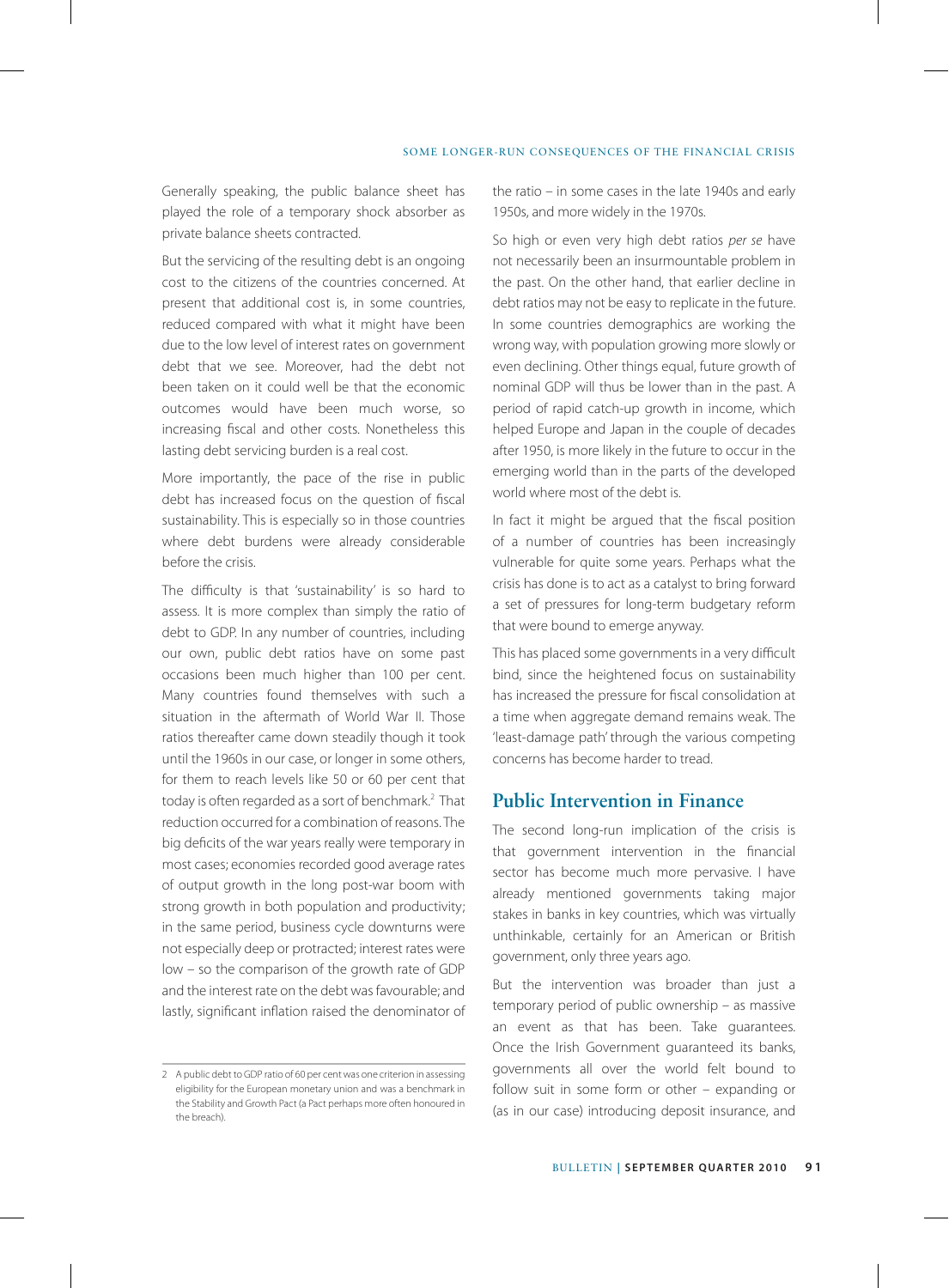guaranteeing wholesale obligations (for a fee). The feeling was probably most acute in countries whose citizens could shift funds to a bank guaranteed by a neighbouring country without much effort.

In circumstances of incipient or actual panic, or potential complete market closure, measures along such lines had to be taken. The simple truth is that, given a big enough shock, the public backstop to the financial system has to be used.

But the backstop having *been* used so forcefully on this occasion, it is desirable not to use it again soon. The real question is how, having set the precedent, governments avoid too easy recourse to such measures in the future. They will want to get to a position where in future periods of financial turmoil, they are standing well in the background, not in the foreground.

Meanwhile there is a growing debate, at a very high level, about what the financial sector should do, and what it should not do. The number of inquiries, commissions, conferences, papers and ideas about the desirable shape of the system in the future is growing. This is a growth industry with, I should think, pretty good prospects over the next few years.

Another characteristic of public intervention is the expansion of central bank balance sheets. During a panic, the central bank's job is to be prepared to liquefy quality assets, with a suitable combination of hair-cuts and penalty rates, to the extent necessary to meet the demand for cash.

Once the panic is over, the additional liquidity shouldn't need to remain in place, and indeed some particular facilities established by central banks had design features which saw their usage automatically decline as conditions improved. But overall it has proven difficult, so far, for the major central banks to start the process of winding down the sizes of their balance sheets.

In effect central banks have been replacing markets. They had to. If counterparties feel they cannot trust each other and flows between them are cut off, with everyone preferring to keep large liquid balances with the central bank, the central bank has to replace

the market to ensure that everyone has the cash they need each day (against suitable collateral of course). Central bank purchases have also acted to reduce credit spreads and yields.

I am not arguing that this policy is macroeconomically wrong. But consider the implications of persisting with it over a long period. One doesn't have to believe that markets can solve all problems to accept that well-functioning markets have a value. A cost of the zero or near zero interest rate and a greatly expanded role for the central bank's balance sheet is that some markets tend to atrophy  $-$  as Japan has found over a decade.

Moreover some central banks have had to accept a degree of risk on their own balance sheets that is considerably larger than historical norms. Of course since the governments are ultimately the owners of the central banks, that is where the risk really resides. From a purely financial point of view, the risk of a rise in yields on bonds held by central banks, but issued by their own governments, is actually no risk at all once the central bank is consolidated with the government. On the other hand, to the extent that central banks are really exposed, or are exposing their governments, to private credit risk or to the risk of other sovereigns, those are genuine risks.

So some central banks, like their governments, have found themselves in very unusual terrain. It is terrain: in which the relationship between the central bank and the government is subtly changed; where the distinction between fiscal and monetary policy is less clear; from which it may be hard to exit in the near term; and a side effect of which may be wastage, over time, in some elements of market capability.

## **Regulation**

Of course I have not yet mentioned the other significant public intervention in finance which is the major regulatory agenda being pursued by the international community. This is being pushed by the G-20 process and by the Financial Stability Board. The 'perimeter' of regulation is being extended to include hedge funds and rating agencies. Governments are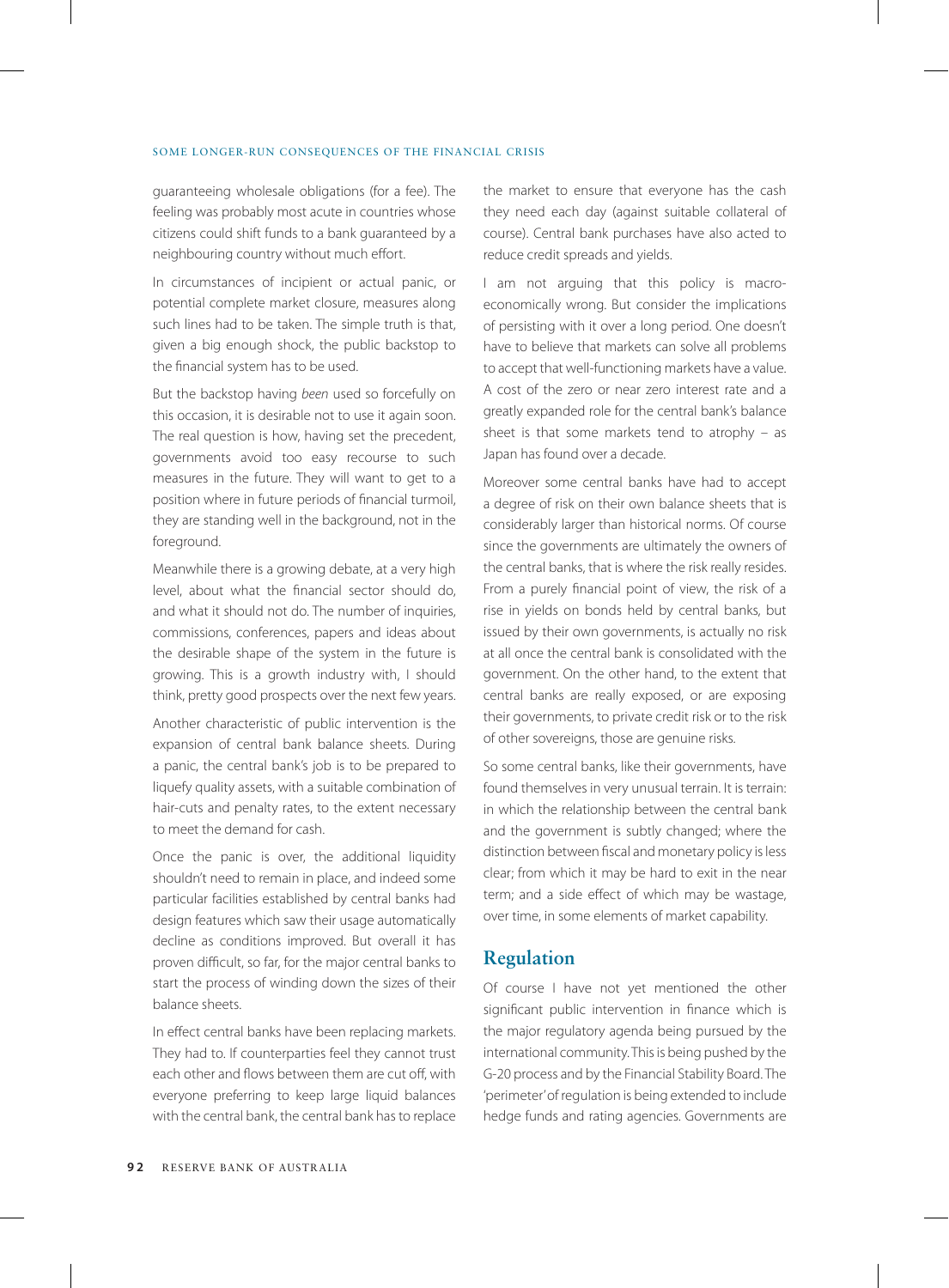demanding a say in the pay of bankers and talking of specific taxes on banks' activities. The climate is more difficult for bankers these days, it seems, especially in countries where the public purse had to be used to save banks.

But the core work on regulatory reform is being done by the Basel Committee on Banking Supervision. I am not sure who first began to talk of this as 'Basel III' but the label seems to be starting to stick. Basel II came in only about two years ago for many countries, 20 years after Basel I. The gap between Basel II and Basel III looks like being a lot shorter. Warning: that pace of acceleration in devising new standards is unsustainable!

You would all be well aware of the essence of the proposals. In a nutshell, what regulators are pushing toward is a global banking system characterised by more capital and lower leverage, bigger holdings of liquid assets and undertaking less maturity transformation. It is hoped that this system will display greater resilience to adverse developments than the one that grew up during the 1990s and 2000s.

What will be the implications of the various changes? Put simply, the customers of banks around the world, and especially of large internationally active banks, will generally be paying more for intermediation services, in the form of higher spreads between rates paid by banks and rates charged by them. The reason is that capital is not free and it typically costs more than debt. The spread between a bank's own cost of debt, both deposits and bonds etc, and the rate it charges its borrowers has to cover operating costs, expected credit and other losses and the required cost of equity capital. Assuming the costs of equity and debt do not change, the more capital intensive the financial structure is, the higher that spread has to be. A requirement to hold more high quality liquid assets and/or to lengthen the maturity of debt has a similar effect.

Of course the costs of equity and debt may not be, and actually should not be, constant as banking leverage declines. The cost of wholesale debt should fall over time if the equity buffer, which protects unsecured creditors against losses, is larger. In time, the cost of equity may even fall with lower leverage if the required equity risk premium declines to reflect a less variable flow of returns to equity holders. All of that assumes of course that the perceived riskiness of the underlying assets is unchanged.

Still, such effects would take some time to emerge. Most observers appear to agree that even allowing for some possible pricing changes over time, spreads between banks' borrowing and lending rates will be wider in the new equilibrium after the regulatory changes have been fully implemented.<sup>3</sup>

What will be the broader economic effects of these higher costs of intermediation?

The conclusion most people are reaching is that economic activity will, to some extent and over some horizon, be lower than otherwise. The question is, by how much and for how long? There are various ways of approaching that question. Researchers are putting it to various macroeconomic models. The answers will vary, depending on the models and particularly according to the degree of detail in models' financial sectors. Overall, these techniques are likely to show moderate but nonetheless non-zero effects on economic activity of the regulatory changes over an adjustment period of several years.

Some other analyses, often by banks themselves, find much larger adverse effects. This is usually because they find that credit to the private sector must be reduced in order to meet the various standards, particularly liquidity standards, because it is assumed there will be quantity limits on the availability of funding in the form necessary. It is further assumed that a mechanical relationship between credit and GDP exists, which in turn results in big adverse impacts on GDP.

To a fair extent these differences come down to a discussion about what economists would call

<sup>3</sup> By the way, in those countries that choose to impose 'levies' of some kind or other on banks, we shouldn't assume that the banks' *shareholders* will ultimately bear such costs: it is fairly likely that the costs of this tax will fall mainly on the customers.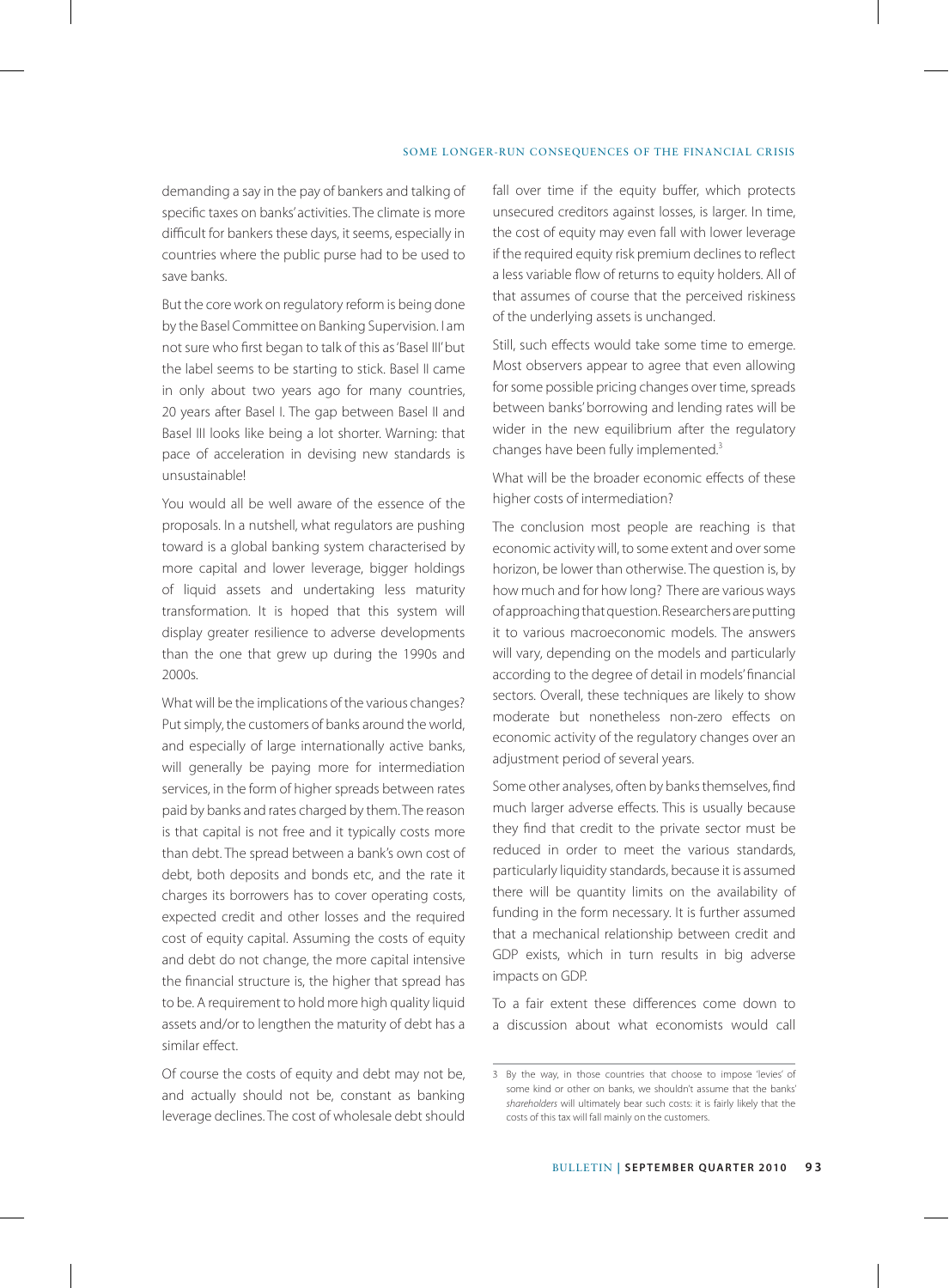elasticities: for the non-bank private sector to respond to a desire for banks to be funded differently, how big a change in the price is required – a little, or a lot? Some of the industry estimates appear (to me anyway) to assume elasticity pessimism. Official sector estimates are likely to be based on less pessimism.

In truth, it is impossible to know for sure exactly how big these effects will be. That is a reason to proceed carefully, and to allow time for the new rules to be phased in. Clearly, we wish the new rules to be constraining risk taking and leverage as the next boom approaches its peak, but that will probably be some years away, so we have time to implement strong standards and allow an appropriate period of transition.

That said, there are three broad observations that I would like to offer.

First, I think we ought to be wary of the assumption of a mechanical relationship between credit and GDP. Of course a sudden serious impairment in lenders' ability to extend credit almost certainly amounts to a negative shock for growth in the short term. But did the steady rise in leverage over many years actually help growth by all that much? Some would argue that its biggest effects were to help asset values rise, and to increase risk in the banking system, without doing all that much for growth and certainly not much for the sustainability of growth in major countries. *Some* gradual decline in the ratio of credit to GDP over a number of years, relative to some (unobservable) baseline, without large scale losses in output may be difficult to achieve but I don't think we should assume it is impossible.

Secondly, even accepting that there will probably be some effect of the reforms in lowering growth over some period of time, relative to baseline, we have to remember that there is a potential benefit on offer too: a global financial system that is more stable and therefore less likely to be a source of adverse shocks to the global economy in the future. So we have a cost-benefit calculation to make. Quantifying all this is very difficult, but then that is often the case when deciding policies.

Thirdly, however, the reforms do need to be carefully calibrated with an eye to potential unintended consequences. One such consequence, obviously, would be unnecessarily to crimp growth if the reforms are not well designed and/ or implementation not well handled.

Another could be that very restrictive regulation on one part of the financial sector could easily result in some activities migrating to the unregulated or less regulated parts of the system. Financiers will be very inventive in working out how to do this. If the general market conditions are conducive to risk taking and rising leverage (which, sooner or later, they will be if the cost of short-term money remains at zero), people will ultimately find a way to do it. Of course while ever the unregulated or less-regulated entities could be allowed to fail without endangering the financial system or the economy, *caveat emptor* could apply and we could view this tendency simply as lessening any undue cost to the economy of stronger regulation of banks. But if such behaviour went on long enough, and the exposures in the unregulated sector grew large enough, policymakers could, at some point, once again face difficult choices.

## **Conclusion**

The financial turbulence we have lived through over recent years has had profound effects. The most dramatic ones in the short-term have been all too apparent. But big events echo for many years. My argument today has been that the full ramifications are still in train, insofar as impacts on governments' finances, governments' role in the financial sector and the trend in regulation are concerned. It will be important, as these reverberations continue, for there to be a balanced approach blending strong commitment to sensible long-run principles with pragmatism in implementation.

In Australia we have been spared the worst impacts of serious economic recession in terms of lost jobs,